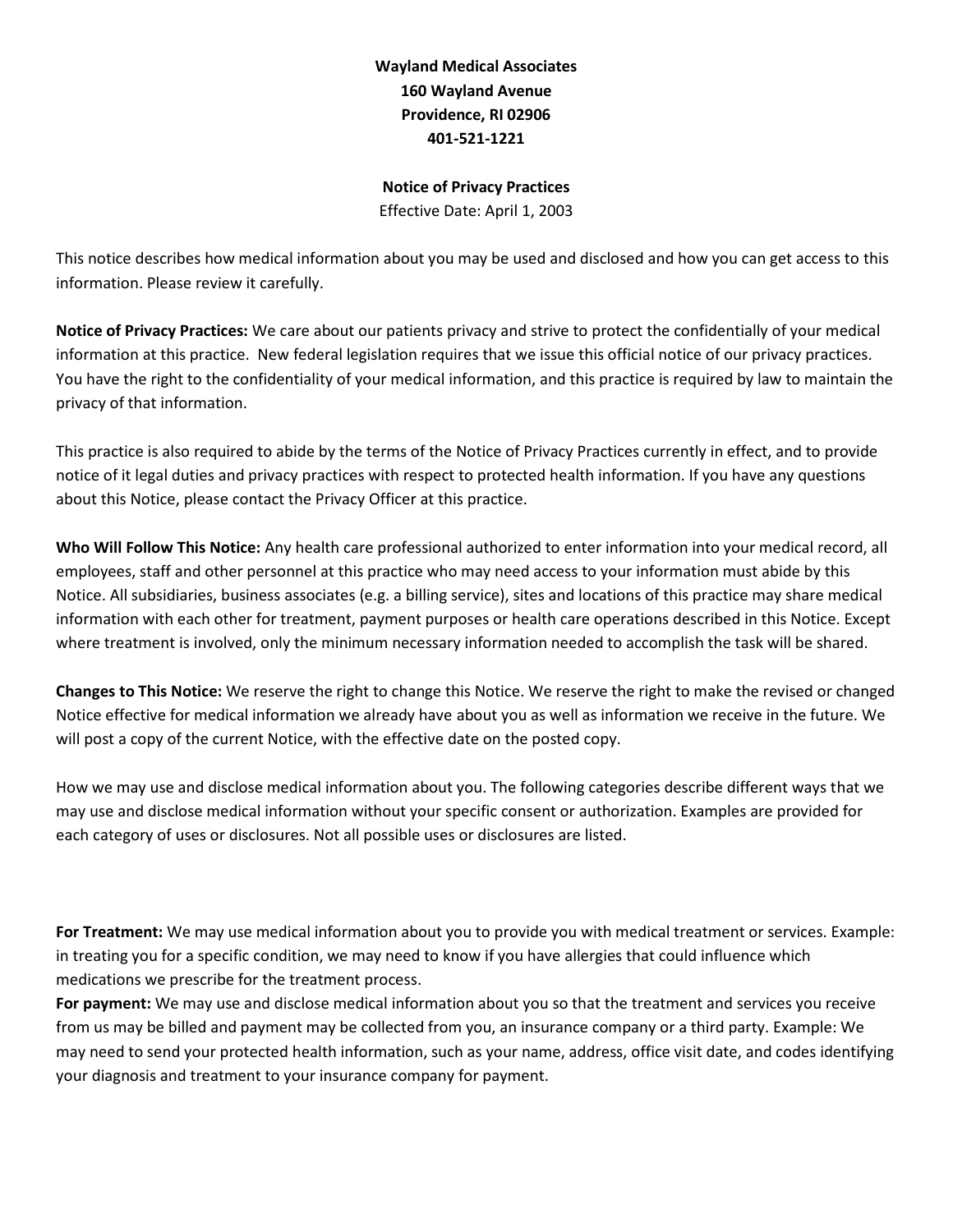**For Health Care Operations**: We may use and disclose medical information about you for health care operations to review our treatment and services and evaluate the performance of our staff in caring for you. **Other uses or disclosures that can be made without your consent or authorization:** As required during an investigation by law enforcement agencies To avert a serious threat to public health or safety As required by military command authorities for their medical records

To Workers Compensation or similar programs for processing of claims

In response to a legal proceeding

To a coroner or medical examiner for identification of a body

If an inmate, to the correctional institution of law enforcement officer

As required by the US Food and Drug Administration (FDA)

Other healthcare provider's treatment activities

Other covered entitles and providers payment activities

Other covered entities healthcare operations activities (to the extent permitted under HIPAA)

Uses and disclosures required by law

Uses and disclosures in domestic violence or neglect situations

Other public health activities

We may contact you to provide appointment reminders or information about treatment alternatives or other healthrelated benefits and services that may be of interest to you.

## Uses and Disclosures of Protected Health Information requiring your written authorization

Other uses and disclosures of medical information not covered by this notice or the laws that apply to us will be made only with your written authorization. If you give authorization to use or disclose medical information you give about you, you may revoke that authorization, in writing at any time. If you revoke your authorization, we will thereafter no longer use or disclose medical information about you for the reasons covered by your written authorization. We are unable to take back any disclosures we have already made with your authorization, and we are required to retain our records of the care we have provided you.

### **Disclosures and Changes to Your Medical Information Your Individual**

**Right to Request Restrictions**: You have the right to request a restriction or limitation on the medical information we use or disclose about you for treatment, payment or health care operations or to someone who is involved in your care or the payment for your care. We are not required to agree to your request. If we do agree, we will comply with your request unless the information is needed to provide you with emergency treatment. To request restrictions, you must submit your request in writing to the Privacy Office at this practice. In your request, you must tell us what information you want to limit.

**Right to an Accounting of Non-Standard Disclosures**: You have the right to request a list of the disclosures we made of medical information about you. To request this list, you must submit your request to the Privacy Officer at this practice. Your request must state the time period for which you want to receive a list of disclosures that is no longer than six years, and may not include dates before April 14, 2003. Your request should indicate in what form you want the list (example, on paper or electronically). The first list you request within a 12-month period will be free. For additional lists, we reserve the right to charge you for the cost providing the list.

**Right to Amend:** If you feel that medical information we have about you is incorrect or incomplete, you may ask us to amend the information. You have the right to request an amendment for as long as the information is kept. To request an amendment, your request must be made in writing and submitted to the Privacy Officer at this practice. In addition, you must provide a reason that supports your request. We may deny your request for an amendment if it is not in writing or does not include a reason to support the request if the information was not created by us, is not part of the information which you would be permitted to inspect and copy, or which we deem to be accurate and complete. If we deny your request for amendment, you have the right to file a statement of disagreement with us. We may prepare a